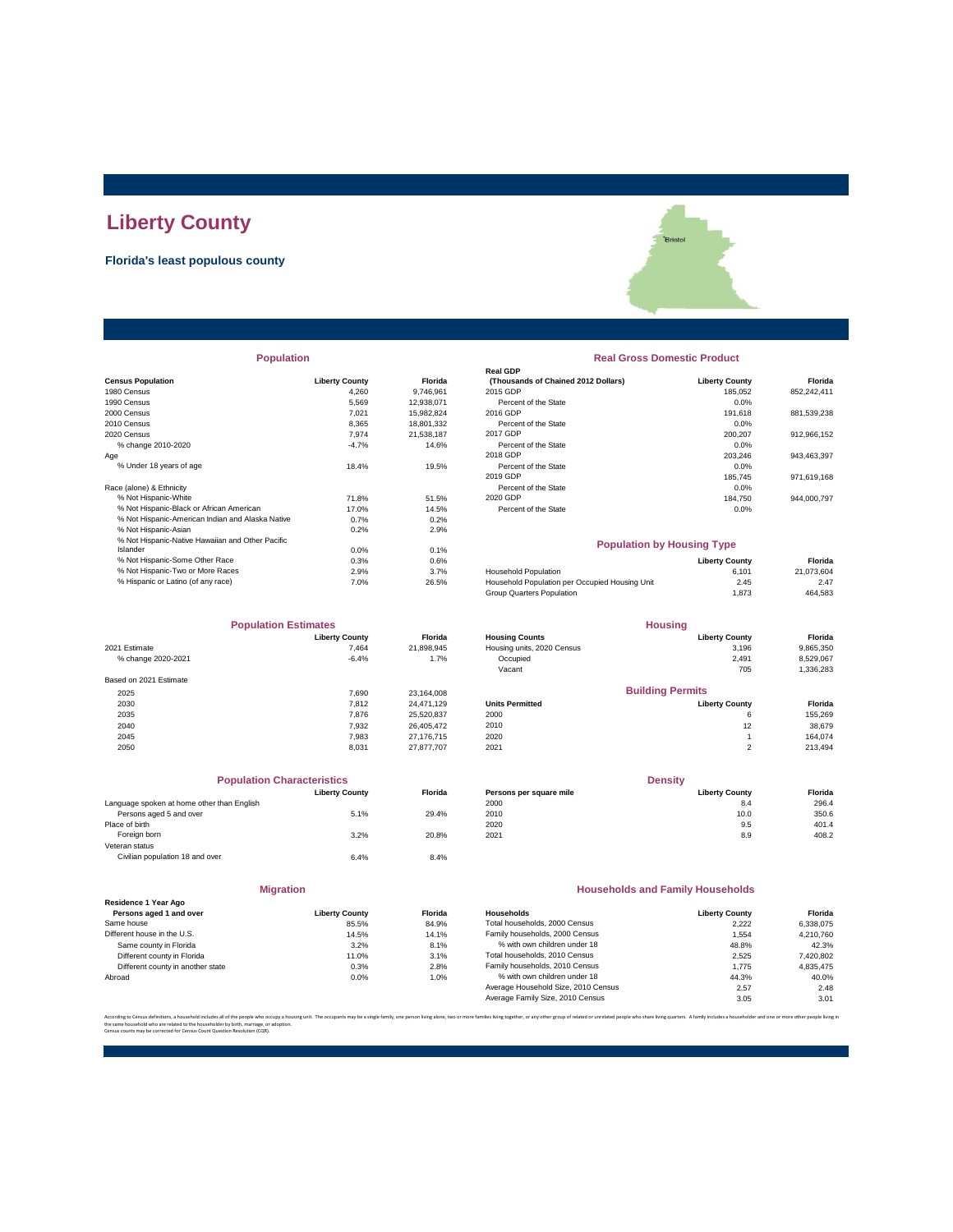# **Liberty County**

|                                                                              |                       |                       | <b>Employment and Labor Force</b>                |                       |              |
|------------------------------------------------------------------------------|-----------------------|-----------------------|--------------------------------------------------|-----------------------|--------------|
| <b>Establishments</b>                                                        |                       |                       | <b>Establishments</b>                            |                       |              |
| 2020                                                                         | <b>Liberty County</b> | Florida               | % of All Industries, 2020                        | <b>Liberty County</b> | Florida      |
| All industries                                                               | 127                   | 763,854               | All industries                                   | 127                   | 763,854      |
| Natural Resource & Mining                                                    | 15                    | 5,514                 | Natural Resource & Mining                        | 11.8%                 | 0.7%         |
| Construction                                                                 | 19                    | 77,720                | Construction                                     | 15.0%                 | 10.2%        |
| Manufacturing                                                                | 6                     | 21,822                | Manufacturing                                    | 4.7%                  | 2.9%         |
| Trade, Transportation and Utilities                                          | 19                    | 145,853               | Trade, Transportation and Utilities              | 15.0%                 | 19.1%        |
| Information                                                                  | $\overline{2}$        | 13,437                | Information                                      | 1.6%                  | 1.8%         |
| <b>Financial Activities</b>                                                  | $\overline{c}$        | 83,911                | <b>Financial Activities</b>                      | 1.6%                  | 11.0%        |
| Professional & Business Services                                             | 9                     | 187,348               | Professional & Business Services                 | 7.1%                  | 24.5%        |
| Education & Health Services                                                  | 23                    | 87,764                | Education & Health Services                      | 18.1%                 | 11.5%        |
| Leisure and Hospitality<br>Other Services                                    | $\overline{2}$        | 61,008                | Leisure and Hospitality<br>Other Services        | 1.6%                  | 8.0%         |
| Government                                                                   | 5<br>25               | 56,385<br>5,895       | Government                                       | 3.9%<br>19.7%         | 7.4%<br>0.8% |
|                                                                              |                       |                       |                                                  |                       |              |
| <b>Average Annual Employment</b>                                             |                       |                       | <b>Average Annual Wage</b>                       |                       |              |
| % of All Industries, 2020                                                    | <b>Liberty County</b> | Florida               | 2020                                             | <b>Liberty County</b> | Florida      |
| All industries                                                               | 1,902                 | 8,453,489             | All industries                                   | \$40,071              | \$55,840     |
| Natural Resource & Mining                                                    | 7.6%                  | 0.8%                  | Natural Resource & Mining                        | \$54,451              | \$37,710     |
| Construction                                                                 | 14.6%                 | 6.7%                  | Construction                                     | \$53,496              | \$55,840     |
| Manufacturing                                                                | 8.9%                  | 4.5%                  | Manufacturing                                    | \$28,424              | \$66,738     |
| Trade, Transportation and Utilities                                          | <b>NA</b>             | 20.6%                 | Trade, Transportation and Utilities              | <b>NA</b>             | \$49,342     |
| Information                                                                  | <b>NA</b>             | 1.5%                  | Information                                      | <b>NA</b>             | \$93,360     |
| <b>Financial Activities</b>                                                  | 0.8%                  | 6.9%                  | <b>Financial Activities</b>                      | \$44,973              | \$84,295     |
| Professional & Business Services                                             | <b>NA</b>             | 16.1%                 | Professional & Business Services                 | \$44,973              | \$68,218     |
| Education & Health Services                                                  | <b>NA</b>             | 15.3%                 | Education & Health Services                      | <b>NA</b>             | \$55,099     |
| Leisure and Hospitality                                                      | 0.8%                  | 11.9%                 | Leisure and Hospitality                          | \$45,746              | \$27,694     |
| Other Services                                                               | NA                    | 3.0%                  | Other Services                                   | <b>NA</b>             | \$41,131     |
| Government                                                                   | 39.0%                 | 12.5%                 | Government                                       | \$39,664              | \$58,821     |
| Industries may not add to the total due to confidentiality and unclassified. |                       |                       |                                                  |                       |              |
| Labor Force as Percent of Population                                         |                       |                       |                                                  |                       |              |
| Aged 18 and Older                                                            | <b>Liberty County</b> | Florida               | <b>Unemployment Rate</b>                         | <b>Liberty County</b> | Florida      |
| 2000                                                                         | 48.2%                 | 64.2%                 | 2000                                             | 4.2%                  | 3.8%         |
| 2010                                                                         | 44.2%                 | 61.8%                 | 2010                                             | 8.5%                  | 10.8%        |
| 2020                                                                         | 37.7%                 | 58.6%                 | 2020                                             | 5.2%                  | 8.2%         |
| 2021                                                                         | 37.3%                 | 59.0%                 | 2021                                             | 4.2%                  | 4.6%         |
|                                                                              |                       |                       |                                                  |                       |              |
|                                                                              |                       |                       | <b>Income and Financial Health</b>               |                       |              |
| Personal Income (\$000s)                                                     | <b>Liberty County</b> | Florida               | Per Capita Personal Income                       | <b>Liberty County</b> | Florida      |
| 2000                                                                         | \$124,363             | \$472,851,789         | 2000                                             | \$17,794              | \$29,466     |
| 2010                                                                         | \$190,702             | \$732,457,478         | 2010                                             | \$22,833              | \$38,865     |
| 2011                                                                         | \$188,851             | \$771,409,454         | 2011                                             | \$22,847              | \$40,482     |
| % change 2010-11                                                             | $-1.0%$               | 5.3%                  | % change 2010-11                                 | 0.1%                  | 4.2%         |
| 2012                                                                         | \$181,797             | \$800,551,723         | 2012                                             | \$21,893              | \$41,475     |
| % change 2011-12                                                             | $-3.7%$               | 3.8%                  | % change 2011-12                                 | $-4.2%$               | 2.5%         |
| 2013                                                                         | \$180,021             | \$802,975,701         | 2013                                             | \$21,534              | \$41,069     |
| % change 2012-13                                                             | $-1.0%$               | 0.3%                  | % change 2012-13                                 | $-1.6%$               | $-1.0%$      |
| 2014                                                                         | \$185,146             | \$861,412,339         | 2014                                             | \$21,991              | \$43,388     |
| % change 2013-14                                                             | 2.8%                  | 7.3%                  | % change 2013-14                                 | 2.1%                  | 5.6%         |
| 2015                                                                         | \$186,089             | \$919,834,894         | 2015                                             | \$22,122              | \$45,493     |
| % change 2014-15                                                             | 0.5%                  | 6.8%                  | % change 2014-15                                 | 0.6%                  | 4.9%         |
| 2016                                                                         | \$187,237             | \$954,069,719         | 2016                                             | \$22,540              | \$46,253     |
| % change 2015-16                                                             | 0.6%                  | 3.7%                  | % change 2015-16                                 | 1.9%                  | 1.7%         |
| 2017                                                                         | \$196,607             | \$1,023,131,116       | 2017                                             | \$23,877              | \$48,774     |
| % change 2016-17                                                             | 5.0%                  | 7.2%                  | % change 2016-17                                 | 5.9%                  | 5.5%         |
| 2018                                                                         | \$207,169             | \$1,087,188,628       | 2018                                             | \$24,601              | \$51,150     |
| % change 2017-18                                                             | 5.4%                  | 6.3%                  | % change 2017-18                                 | 3.0%                  | 4.9%         |
| 2019                                                                         | \$214,340             | \$1,139,799,293       | 2019                                             | \$25,697              | \$53,034     |
| % change 2018-19                                                             | 3.5%                  | 4.8%                  | % change 2018-19                                 | 4.5%                  | 3.7%         |
| 2020                                                                         | \$238,342             | \$1,209,995,921       | 2020                                             | \$28,496              | \$55,675     |
| % change 2019-20                                                             | 11.2%                 | 6.2%                  | % change 2019-20                                 | 10.9%                 | 5.0%         |
|                                                                              |                       |                       |                                                  |                       |              |
| Earnings by Place of Work (\$000s)                                           |                       |                       | <b>Median Income</b>                             |                       |              |
| 2000                                                                         | \$64,294              | \$308,751,767         | Median Household Income                          | \$39,121              | \$57,703     |
| 2010                                                                         | \$100,160             | \$438,983,914         | Median Family Income                             | \$56,063              | \$69,670     |
| 2011                                                                         | \$103,075             | \$450,498,606         |                                                  |                       |              |
| % change 2010-11                                                             | 2.9%                  | 2.6%                  | Percent in Poverty, 2020                         |                       |              |
| 2012                                                                         | \$99,742              | \$468,410,475         | All ages in poverty                              | 21.2%                 | 12.4%        |
| % change 2011-12                                                             | $-3.2%$               | 4.0%                  | Under age 18 in poverty                          | 24.7%                 | 17.2%        |
| 2013<br>% change 2012-13                                                     | \$104,750             | \$482,898,301         | Related children age 5-17 in families in poverty | 25.0%                 | 16.5%        |
| 2014                                                                         | 5.0%<br>\$105,567     | 3.1%<br>\$512,375,290 | <b>Personal Bankruptcy Filing Rate</b>           |                       |              |
| % change 2013-14                                                             | 0.8%                  | 6.1%                  | (per 1,000 population)                           | <b>Liberty County</b> | Florida      |
| 2015                                                                         | \$102,882             | \$544,408,719         | 12-Month Period Ending December 31, 2020         | 0.50                  | 1.66         |
| % change 2014-15                                                             | $-2.5%$               | 6.3%                  | 12-Month Period Ending December 31, 2021         | 0.67                  | 1.38         |
| 2016                                                                         | \$104,929             | \$569,769,284         | State Rank                                       | 49                    | <b>NA</b>    |
| % change 2015-16                                                             | 2.0%                  | 4.7%                  | NonBusiness Chapter 7 & Chapter 13               |                       |              |
| 2017                                                                         | \$110,888             | \$603,668,170         |                                                  |                       |              |
| % change 2016-17                                                             | 5.7%                  | 5.9%                  | Workers Aged 16 and Over                         | <b>Liberty County</b> | Florida      |
| 2018                                                                         | \$114,269             | \$639,620,451         | Place of Work in Florida                         |                       |              |
| % change 2017-18                                                             | 3.0%                  | 6.0%                  | Worked outside county of residence               | 44.8%                 | 18.1%        |
| 2019                                                                         | \$116,521             | \$671,553,148         | Travel Time to Work                              |                       |              |
| % change 2018-19                                                             | 2.0%                  | 5.0%                  | Mean travel time to work (minutes)               | 32.2                  | 27.9         |
| 2020                                                                         | \$124,971             | \$688,764,753         |                                                  |                       |              |
| % change 2019-20                                                             | 7.3%                  | 2.6%                  |                                                  |                       |              |